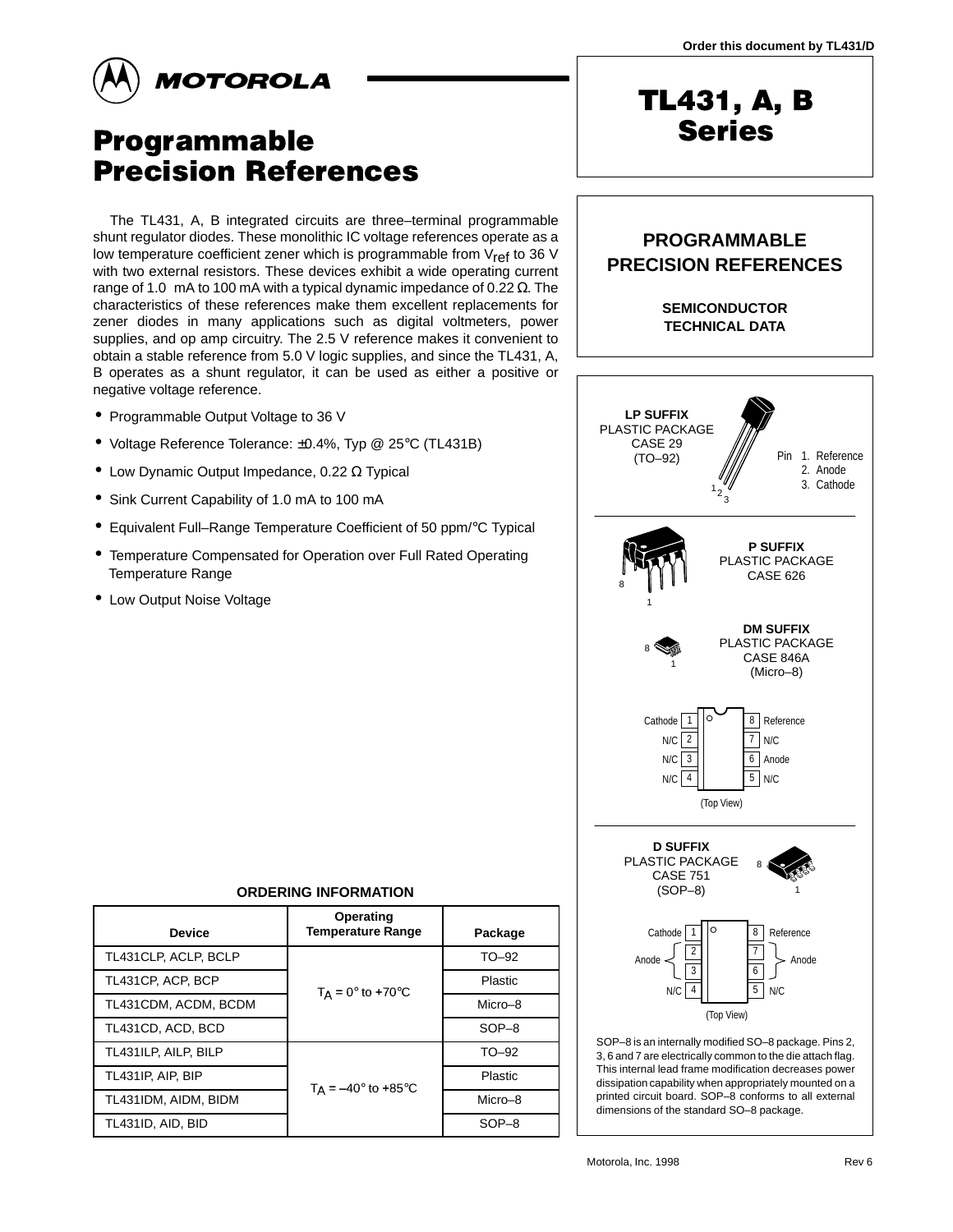### **Symbol**



**Representative Block Diagram**

– +

Ò

 $2.5 V_{ref}$ 

**Representative Schematic Diagram**

Component values are nominal



This device contains 12 active transistors.

**MAXIMUM RATINGS** (Full operating ambient temperature range applies, unless

Anode (A)

Cathode (K)

C

Reference (R)

 $\subset$ 

| Rating                                                                                                                                                                                      | Symbol           | Value                        | Unit |
|---------------------------------------------------------------------------------------------------------------------------------------------------------------------------------------------|------------------|------------------------------|------|
| Cathode to Anode Voltage                                                                                                                                                                    | VKA              | 37                           | V    |
| Cathode Current Range, Continuous                                                                                                                                                           | Ιĸ               | $-100$ to $+150$             | mA   |
| Reference Input Current Range, Continuous                                                                                                                                                   | Iref             | $-0.05$ to $+10$             | mA   |
| Operating Junction Temperature                                                                                                                                                              | T.J              | 150                          | °C   |
| Operating Ambient Temperature Range<br>TL431I, TL431AI, TL431BI<br>TL431C, TL431AC, TL431BC                                                                                                 | TA               | $-40$ to $+85$<br>0 to $+70$ | °€   |
| Storage Temperature Range                                                                                                                                                                   | $T_{\text{stg}}$ | $-65$ to $+150$              | °C   |
| Total Power Dissipation $\circledR$ T <sub>A</sub> = 25°C<br>Derate above 25°C Ambient Temperature<br>D, LP Suffix Plastic Package<br>P Suffix Plastic Package<br>DM Suffix Plastic Package | P <sub>D</sub>   | 0.70<br>1.10<br>0.52         | W    |
| Total Power Dissipation $\textcircled{a}$ T <sub>C</sub> = 25°C<br>Derate above 25°C Case Temperature<br>D, LP Suffix Plastic Package<br>P Suffix Plastic Package                           | P <sub>D</sub>   | 1.5<br>3.0                   | W    |

**NOTE:** ESD data available upon request.

### **RECOMMENDED OPERATING CONDITIONS**

| Condition                | <b>Symbol</b>         | Min                       | Max | Unit |
|--------------------------|-----------------------|---------------------------|-----|------|
| Cathode to Anode Voltage | <b>V<sub>KA</sub></b> | $\mathsf{v}_\mathsf{ref}$ | 36  |      |
| Cathode Current          | Ιĸ                    | 1.0                       | 100 | mA   |

### **THERMAL CHARACTERISTICS**

| <b>Characteristic</b>                   | Symbol         | D. LP Suffix<br>Package | P Suffix<br>Package | <b>DM Suffix</b><br>Package | Unit               |
|-----------------------------------------|----------------|-------------------------|---------------------|-----------------------------|--------------------|
| Thermal Resistance, Junction-to-Ambient | $R_{\theta$ JA | 178                     | 114                 | 240                         | $\rm ^{\circ}$ C/W |
| Thermal Resistance, Junction-to-Case    | $R_{\theta$ JC | 83                      | 41                  | $\overline{\phantom{0}}$    | °C/W               |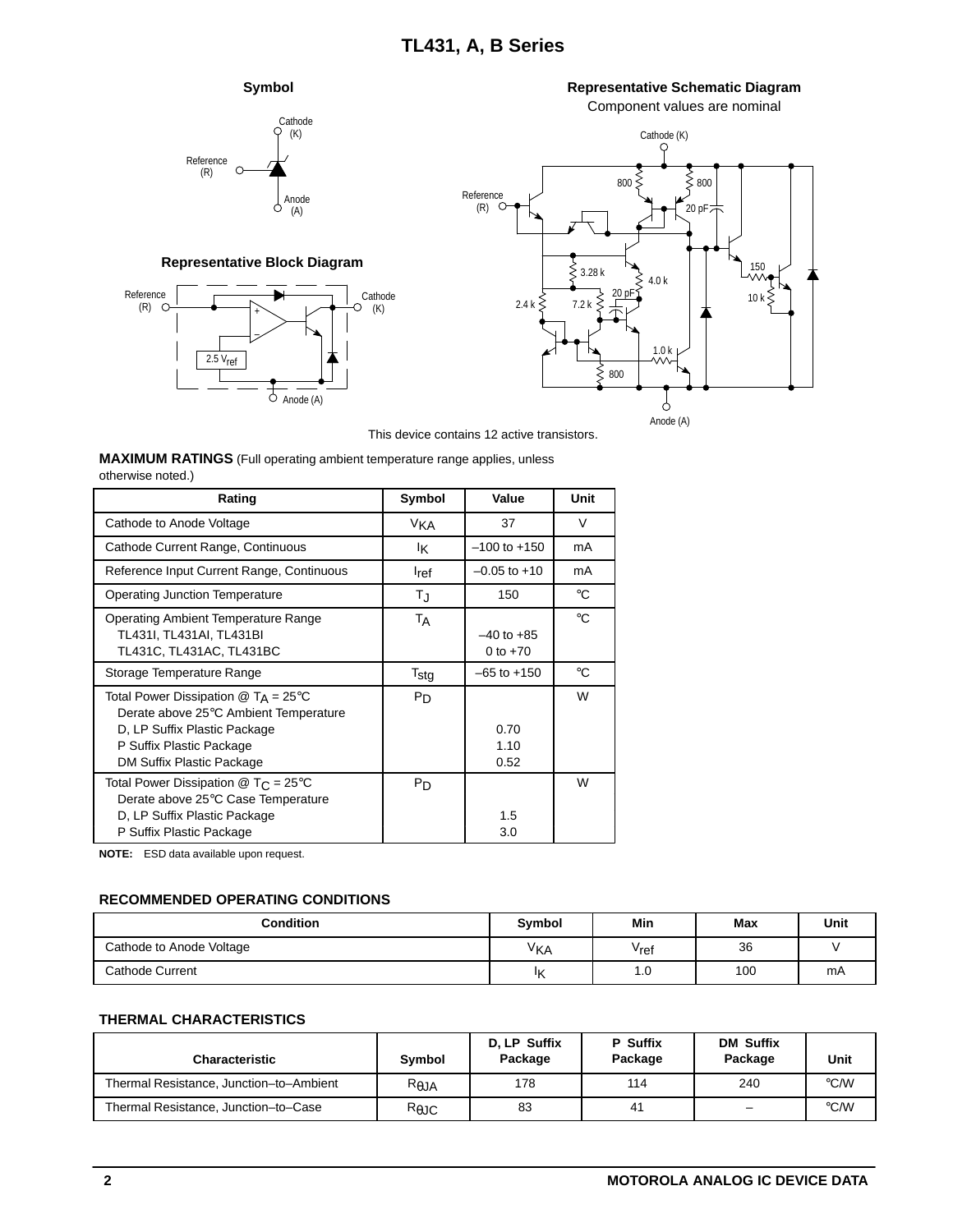### **ELECTRICAL CHARACTERISTICS** (T<sub>A</sub> = 25°C, unless otherwise noted.)

|                                                                                                                                              |                                                                       | <b>TL431I</b>            |                  |                  |               |                                   |                  |          |
|----------------------------------------------------------------------------------------------------------------------------------------------|-----------------------------------------------------------------------|--------------------------|------------------|------------------|---------------|-----------------------------------|------------------|----------|
| Characteristic                                                                                                                               | Symbol                                                                | <b>Min</b>               | <b>Typ</b>       | Max              | Min           | <b>Typ</b>                        | <b>Max</b>       | Unit     |
| Reference Input Voltage (Figure 1)<br>$V_{KA} = V_{ref}$ , $I_{K} = 10$ mA                                                                   | $V_{ref}$                                                             |                          |                  |                  |               |                                   |                  | $\vee$   |
| $T_A = 25^{\circ}C$<br>$T_A = T_{low}$ to $T_{high}$ (Note 1)                                                                                |                                                                       | 2.44<br>2.41             | 2.495            | 2.55<br>2.58     | 2.44<br>2.423 | 2.495<br>$\overline{\phantom{0}}$ | 2.55<br>2.567    |          |
| Reference Input Voltage Deviation Over<br>Temperature Range (Figure 1, Notes 1, 2)<br>$VKA = Vref. IK = 10 mA$                               | $\Delta V_{ref}$                                                      |                          | 7.0              |                  |               | 3.0                               |                  | mV       |
| Ratio of Change in Reference Input Voltage<br>to Change in Cathode to Anode Voltage<br>$I_K$ = 10 mA (Figure 2),                             | $\Delta V_{\text{ref}}$<br>$\overline{\Delta \mathsf{V}}_\mathsf{KA}$ |                          |                  |                  |               |                                   |                  | mV/V     |
| $\Delta V_{KA}$ = 10 V to $V_{ref}$<br>$\Delta V_{\text{KA}}$ = 36 V to 10 V                                                                 |                                                                       |                          | $-1.4$<br>$-1.0$ | $-2.7$<br>$-2.0$ |               | $-1.4$<br>$-1.0$                  | $-2.7$<br>$-2.0$ |          |
| Reference Input Current (Figure 2)<br>$I_K = 10$ mA, R1 = 10 k, R2 = $\infty$                                                                | <sup>l</sup> ref                                                      |                          |                  |                  |               |                                   |                  | μA       |
| $T_A = 25^{\circ}C$<br>$T_A = T_{low}$ to $T_{high}$ (Note 1)                                                                                |                                                                       |                          | 1.8              | 4.0<br>6.5       |               | 1.8                               | 4.0<br>5.2       |          |
| Reference Input Current Deviation Over<br>Temperature Range (Figure 2, Note 1, 4)<br>$I_K = 10$ mA, R1 = 10 k, R2 = $\infty$                 | $\Delta I_{\text{ref}}$                                               |                          | 0.8              | 2.5              | -             | 0.4                               | 1.2              | μA       |
| Minimum Cathode Current For Regulation<br>$V_{KA} = V_{ref}$ (Figure 1)                                                                      | I <sub>min</sub>                                                      |                          | 0.5              | 1.0              |               | 0.5                               | 1.0              | mA       |
| Off-State Cathode Current (Figure 3)<br>$V_{KA} = 36 V, V_{ref} = 0 V$                                                                       | $I_{\rm off}$                                                         |                          | 260              | 1000             |               | 2.6                               | 1000             | nA       |
| Dynamic Impedance (Figure 1, Note 3)<br>$V_{\text{KA}} = V_{\text{ref}}, \Delta I_{\text{K}} = 1.0 \text{ mA}$ to 100 mA<br>$f \leq 1.0$ kHz | $ Z_{KA} $                                                            | $\overline{\phantom{0}}$ | 0.22             | 0.5              |               | 0.22                              | 0.5              | $\Omega$ |

**NOTES:** 1. Tlow = –40°C for TL431AIP TL431AILP, TL431IP, TL431ILP, TL431BID, TL431BIP, TL431BILP, TL431AIDM, TL431IDM, TL431BIDM = 0°C for TL431ACP, TL431ACLP, TL431CP, TL431CLP, TL431CD, TL431ACD, TL431BCD, TL431BCP, TL431BCLP, TL431CDM,

TL431ACDM, TL431BCDM

Thigh= +85°C for TL431AIP, TL431AILP, TL431IP, TL431ILP, TL431BID, TL431BIP, TL431BILP, TL431IDM, TL431AIDM, TL431BIDM = +70°C for TL431ACP, TL431ACLP, TL431CP, TL431ACD, TL431BCD, TL431BCP, TL431BCLP, TL431CDM, TL431ACDM, TL431BCDM 2. The deviation parameter ∆V<sub>ref</sub> is defined as the difference between the maximum and minimum values obtained over the full operating ambient

temperature range that applies.



The average temperature coefficient of the reference input voltage,  $\alpha V_{ref}$  is defined as:

$$
V_{ref} \frac{ppm}{^{\circ}C} = \frac{\left(\frac{\Delta V_{ref}}{V_{ref} \text{ @ } 25^{\circ}C}\right) \times 10^{6}}{\Delta T_{A}} = \frac{\Delta V_{ref} \times 10^{6}}{\Delta T_{A} (V_{ref} \text{ @ } 25^{\circ}C)}
$$

αVref can be positive or negative depending on whether Vref Min or Vref Max occurs at the lower ambient temperature. (Refer to Figure 6.)

Example : 
$$
\Delta V_{ref} = 8.0
$$
 mV and slope is positive,  
\n
$$
V_{ref} \text{ @ } 25^{\circ}\text{C} = 2.495 \text{ V, } \Delta T_A = 70^{\circ}\text{C}
$$
\n
$$
\Delta V_{ref} = \frac{0.008 \times 10^6}{70 (2.495)} = 45.8 \text{ ppm}/^{\circ}\text{C}
$$

3. The dynamic impedance Z<sub>KA</sub> is defined as  $|Z_{\mathsf{KA}}| = \frac{\Delta \vee_{\mathsf{KA}}}{\Delta \cdot \mathsf{K}}$ 

When the device is programmed with two external resistors, R1 and R2, (refer to Figure 2) the total dynamic impedance of the circuit is defined as:

$$
|Z_{\text{KA}}'| \approx |Z_{\text{KA}}| \left( 1 + \frac{R1}{R2} \right)
$$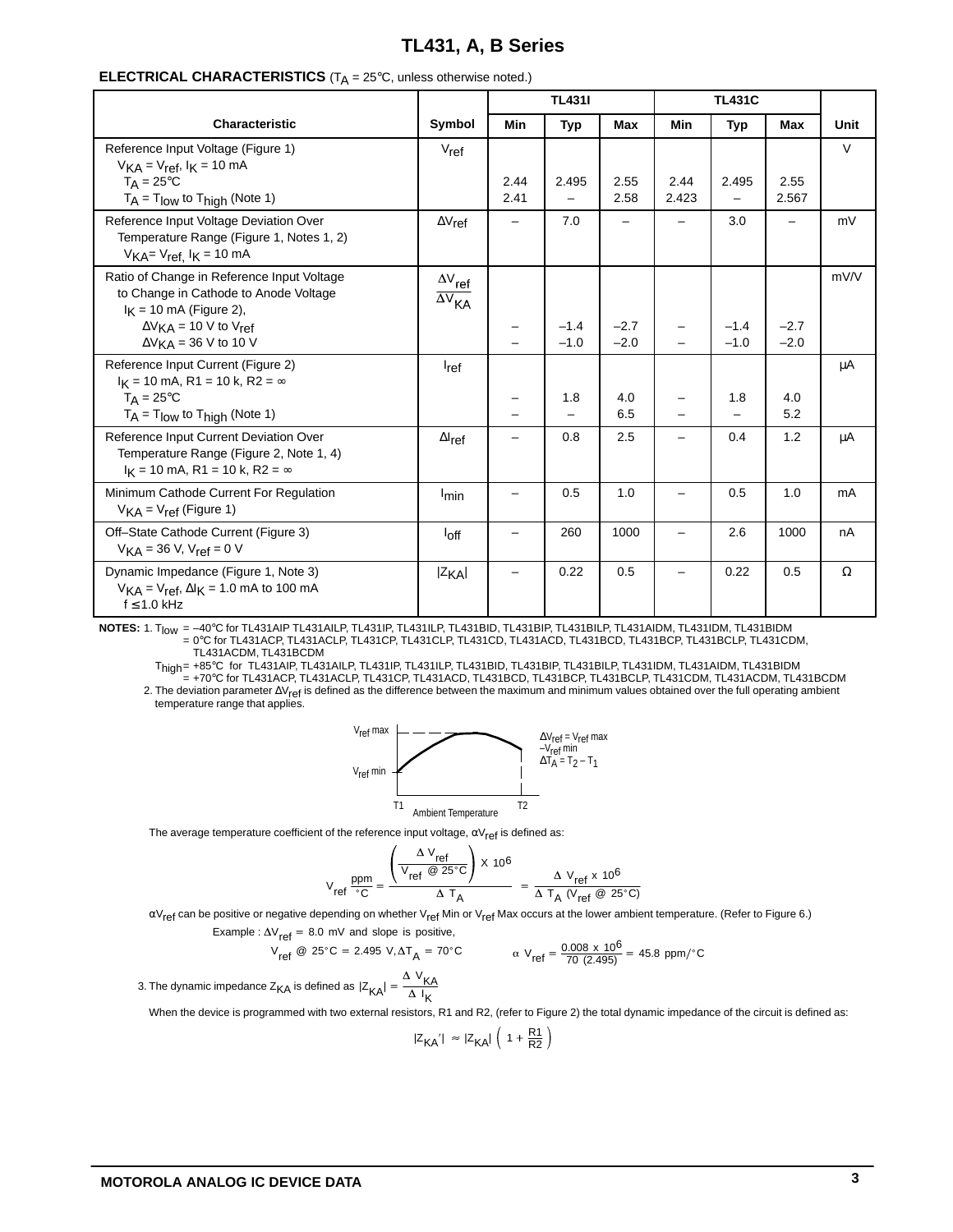| <b>ELECTRICAL CHARACTERISTICS</b> ( $T_A = 25^\circ$ C, unless otherwise noted.) |  |
|----------------------------------------------------------------------------------|--|
|----------------------------------------------------------------------------------|--|

|                                                                                                                                                                                                              |                                                                 | <b>TL431AI</b>           |                                 | <b>TL431AC</b>   |                          |                                   | <b>TL431B</b>    |                          |                                 |                          |        |
|--------------------------------------------------------------------------------------------------------------------------------------------------------------------------------------------------------------|-----------------------------------------------------------------|--------------------------|---------------------------------|------------------|--------------------------|-----------------------------------|------------------|--------------------------|---------------------------------|--------------------------|--------|
| <b>Characteristic</b>                                                                                                                                                                                        | Symbol                                                          | Min                      | Typ                             | Max              | Min                      | Typ                               | Max              | Min                      | Typ                             | Max                      | Unit   |
| Reference Input Voltage (Figure 1)<br>$V_{KA} = V_{ref}$ , $I_{K} = 10$ mA<br>$T_A = 25^{\circ}C$<br>$T_A = T_{low}$ to $T_{high}$                                                                           | $V_{ref}$                                                       | 2.47<br>2.44             | 2.495<br>$\qquad \qquad -$      | 2.52<br>2.55     | 2.47<br>2.453            | 2.495<br>$\overline{\phantom{0}}$ | 2.52<br>2.537    | 2.483<br>2.475           | 2.495<br>2.495                  | 2.507<br>2.515           | $\vee$ |
| Reference Input Voltage Deviation Over<br>Temperature Range (Figure 1, Notes 1, 2)<br>$VKA = Vref. IK = 10 mA$                                                                                               | $\Delta V_{ref}$                                                |                          | 7.0                             |                  |                          | 3.0                               |                  |                          | 3.0                             | $\overline{\phantom{0}}$ | mV     |
| Ratio of Change in Reference Input Voltage<br>to Change in Cathode to Anode Voltage<br>$I_K$ = 10 mA (Figure 2),<br>$\Delta V_{\text{KA}}$ = 10 V to $V_{\text{ref}}$<br>$\Delta V_{K\Delta}$ = 36 V to 10 V | $\Delta V_{\underline{\text{ref}}}$<br>$\overline{\Delta V}$ KA | $\overline{\phantom{0}}$ | $-1.4$<br>$-1.0$                | $-2.7$<br>$-2.0$ | $\overline{\phantom{m}}$ | $-1.4$<br>$-1.0$                  | $-2.7$<br>$-2.0$ | $\equiv$                 | $-1.4$<br>$-1.0$                | $-2.7$<br>$-2.0$         | mV/V   |
| Reference Input Current (Figure 2)<br>$I_K$ = 10 mA, R1 = 10 k, R2 = $\infty$<br>$T_A = 25^{\circ}C$<br>$T_A = T_{low}$ to $T_{high}$ (Note 1)                                                               | $\Delta I_{ref}$                                                | -                        | 1.8<br>$\overline{\phantom{0}}$ | 4.0<br>6.5       | $\overline{\phantom{0}}$ | 1.8<br>$\overline{\phantom{0}}$   | 4.0<br>5.2       |                          | 1.1<br>$\overline{\phantom{0}}$ | 2.0<br>4.0               | μA     |
| Reference Input Current Deviation Over<br>Temperature Range (Figure 2, Note 1)<br>$I_K$ = 10 mA, R1 = 10 k, R2 = $\infty$                                                                                    | $\Delta I_{ref}$                                                | -                        | 0.8                             | 2.5              |                          | 0.4                               | 1.2              |                          | 0.4                             | 1.2                      | μA     |
| Minimum Cathode Current For Regulation<br>$V_{KA} = V_{ref}$ (Figure 1)                                                                                                                                      | I <sub>min</sub>                                                |                          | 0.5                             | 1.0              |                          | 0.5                               | 1.0              |                          | 0.5                             | 1.0                      | mA     |
| Off-State Cathode Current (Figure 3)<br>$V_{KA} = 36 V$ , $V_{ref} = 0 V$                                                                                                                                    | $I_{\rm off}$                                                   | $\overline{\phantom{0}}$ | 260                             | 1000             | $\overline{\phantom{0}}$ | 260                               | 1000             | $\overline{\phantom{0}}$ | 230                             | 500                      | nA     |
| Dynamic Impedance (Figure 1, Note 3)<br>$V_{\text{KA}} = V_{\text{ref}}$ , $\Delta I_{\text{K}} = 1.0$ mA to 100 mA<br>$f \leq 1.0$ kHz                                                                      | $ Z_{KA} $                                                      | $\overline{\phantom{0}}$ | 0.22                            | 0.5              |                          | 0.22                              | 0.5              | $\overline{\phantom{0}}$ | 0.14                            | 0.3                      | Ω      |

**NOTES:** 1. Tlow = –40°C for TL431AIP TL431AILP, TL431IP, TL431ILP, TL431BID, TL431BIP, TL431BILP, TL431AIDM, TL431IDM, TL431BIDM = 0°C for TL431ACP, TL431ACLP, TL431CP, TL431CLP, TL431CD, TL431ACD, TL431BCD, TL431BCP, TL431BCLP, TL431CDM,

TL431ACDM, TL431BCDM

Thigh= +85°C for TL431AIP, TL431AILP, TL431IP, TL431ILP, TL431BID, TL431BIP, TL431BILP, TL431IDM, TL431AIDM, TL431BIDM

= +70°C for TL431ACP, TL431ACLP, TL431CP, TL431ACD, TL431BCD, TL431BCP, TL431BCLP, TL431CDM, TL431ACDM, TL431BCDM 2. The deviation parameter ∆V<sub>ref</sub> is defined as the difference between the maximum and minimum values obtained over the full operating ambient temperature range that applies.



The average temperature coefficient of the reference input voltage,  $\alpha V_{\text{ref}}$  is defined as:

$$
V_{ref} \frac{ppm}{^{\circ}C} = \frac{\left(\frac{\Delta V_{ref}}{V_{ref} \textcircled{25}^{\circ}C}\right) \times 10^{6}}{\Delta T_{A}} = \frac{\Delta V_{ref} \times 10^{6}}{\Delta T_{A} (V_{ref} \textcircled{25}^{\circ}C)}
$$

αV<sub>ref</sub> can be positive or negative depending on whether V<sub>ref</sub> Min or V<sub>ref</sub> Max occurs at the lower ambient temperature. (Refer to Figure 6.)

Example: 
$$
\Delta V_{ref} = 8.0
$$
 mV and slope is positive,

$$
\Delta V_{ref} = 8.0 \text{ mV}
$$
 and slope is positive,  
\n $V_{ref} \text{ } @ 25^{\circ}C = 2.495 \text{ V}, \Delta T_A = 70^{\circ}C$   
\n $\alpha V_{ref} = \frac{0.008 \times 10^6}{70 (2.495)} = 45.8 \text{ ppm}/^{\circ}C$ 

3. The dynamic impedance Z<sub>KA</sub> is defined as  $|Z_{\mathsf{KA}}| = \frac{\Delta \vee_{\mathsf{KA}}}{\Delta \cdot \mathsf{K}}$ 

When the device is programmed with two external resistors, R1 and R2, (refer to Figure 2) the total dynamic impedance of the circuit is defined as:

$$
|Z_{\mathsf{KA}}'| \approx |Z_{\mathsf{KA}}| \left( 1 + \frac{\mathsf{R1}}{\mathsf{R2}} \right)
$$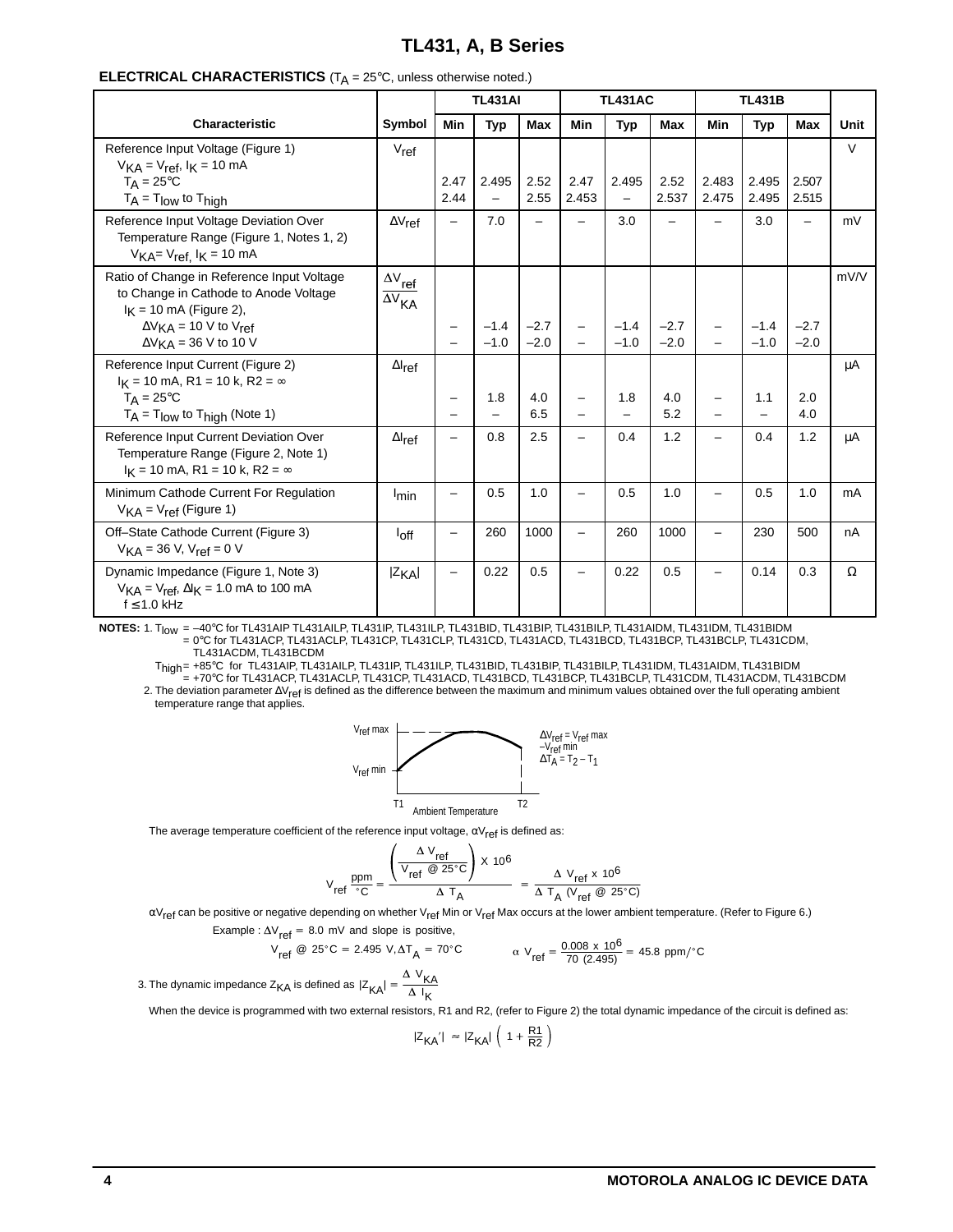### **Figure 1. Test Circuit for VKA = Vref**

**Figure 2. Test Circuit for VKA > Vref**

**Figure 3. Test Circuit for Ioff**









**Figure 5. Cathode Current versus Cathode Voltage**



**Figure 6. Reference Input Voltage versus Ambient Temperature** 2600 V<sub>KA</sub>  $\overline{\circ}$ Input O-ww V<sub>ref</sub>, REFERENCE INPUT VOLTAGE (mV) V , REFERENCE INPUT VOLTAGE (mV) 2580 <sup>I</sup>KV<sub>KA</sub> = V<sub>ref</sub>  $V_{ref}$  Max = 2550 mV  $I<sub>K</sub> = 10 mA$ 2560 Vref 2540 2520  $V_{ref}$  Typ = 2495 mV 2500 2480 2460 2440  $V_{ref}$  Min = 2440 mV 2420 — 2400<br>55–  $-25$ 0 25 50 75 100 125 T<sub>A</sub>, AMBIENT TEMPERATURE (°C)

**Figure 7. Reference Input Current versus Ambient Temperature**

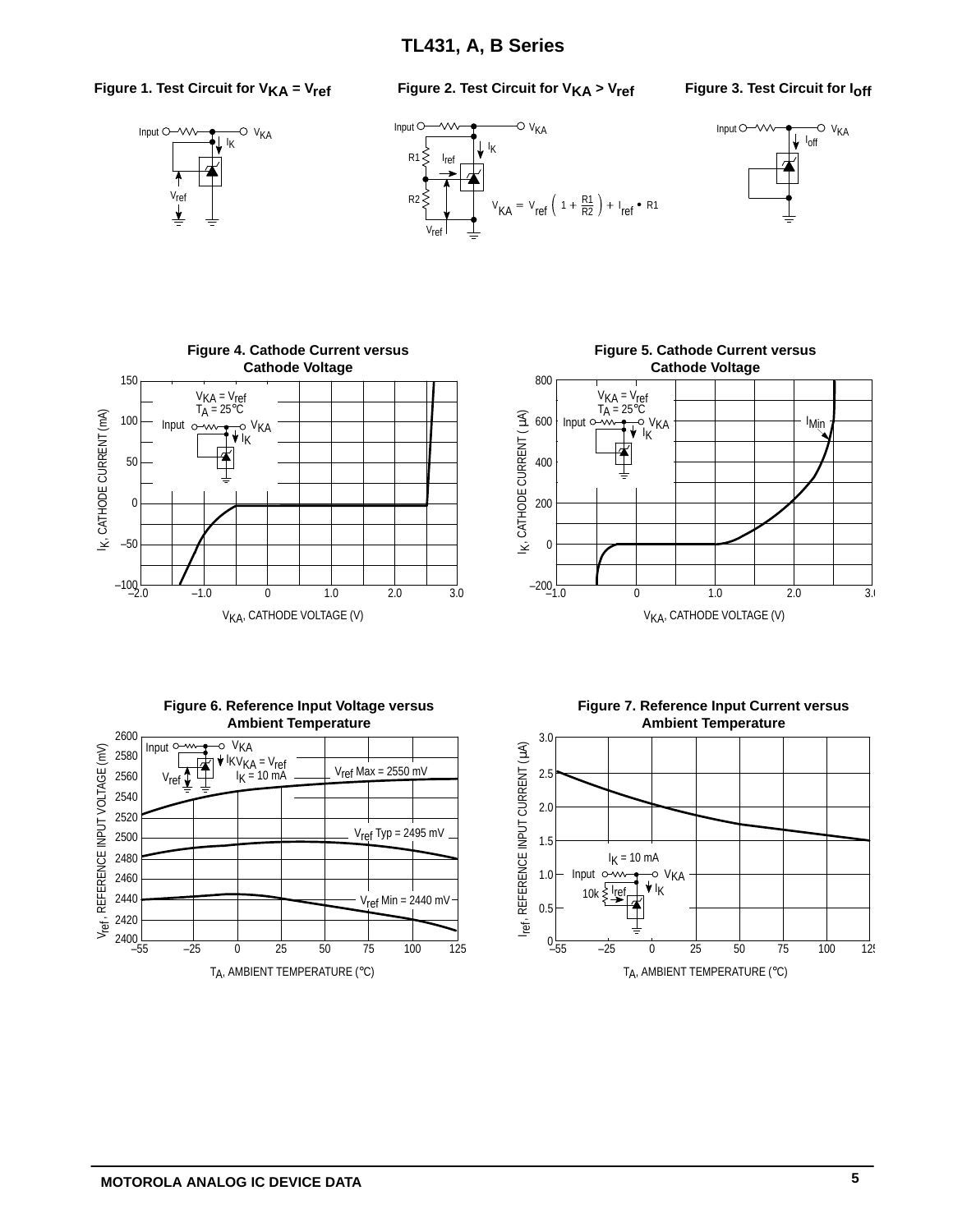







**Figure 13. Spectral Noise Density**

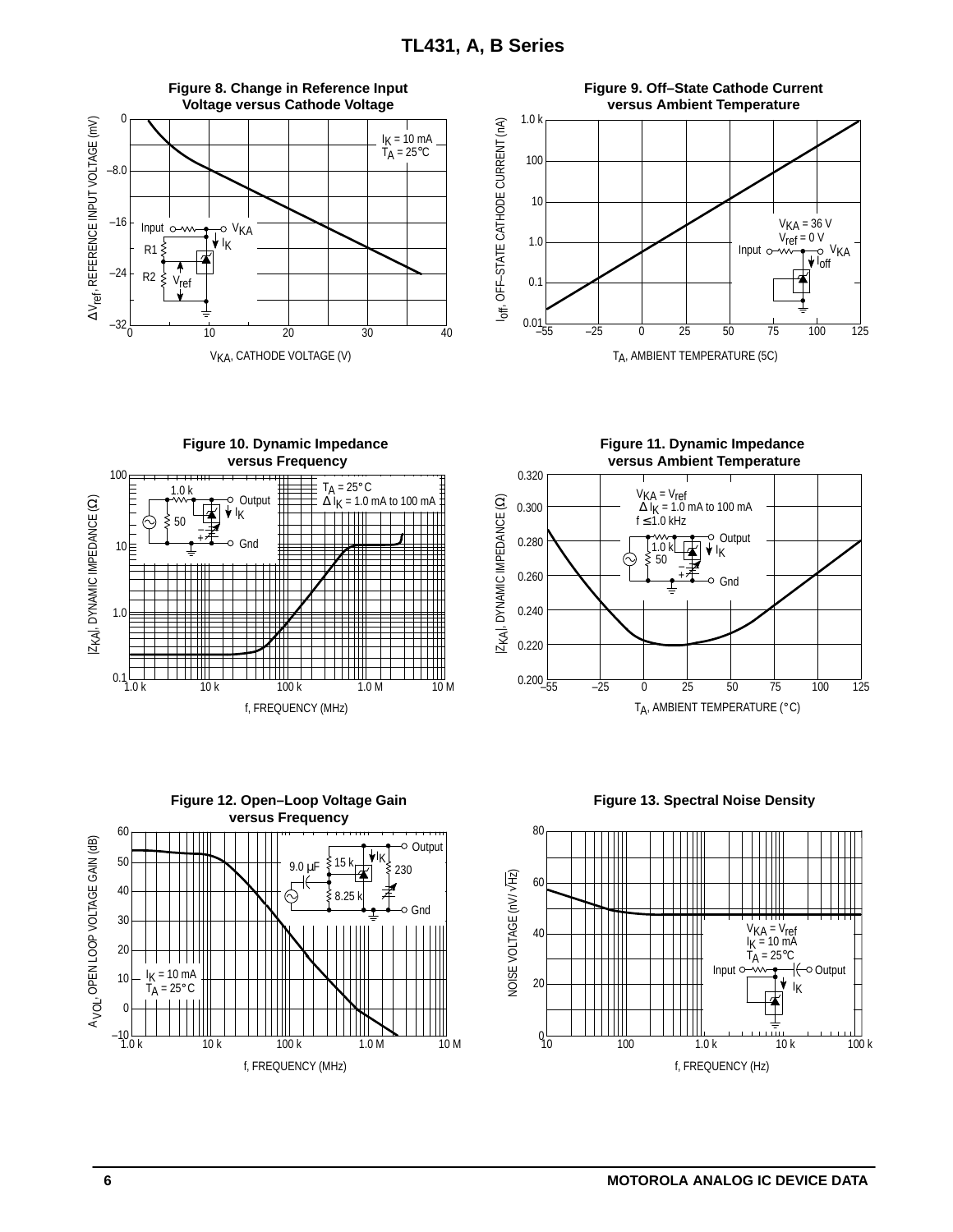

**Figure 16. Test Circuit For Curve A of Stability Boundary Conditions**



**Figure 17. Test Circuit For Curves B, C, And D of Stability Boundary Conditions**



**TYPICAL APPLICATIONS**



**Figure 18. Shunt Regulator Figure 19. High Current Shunt Regulator**

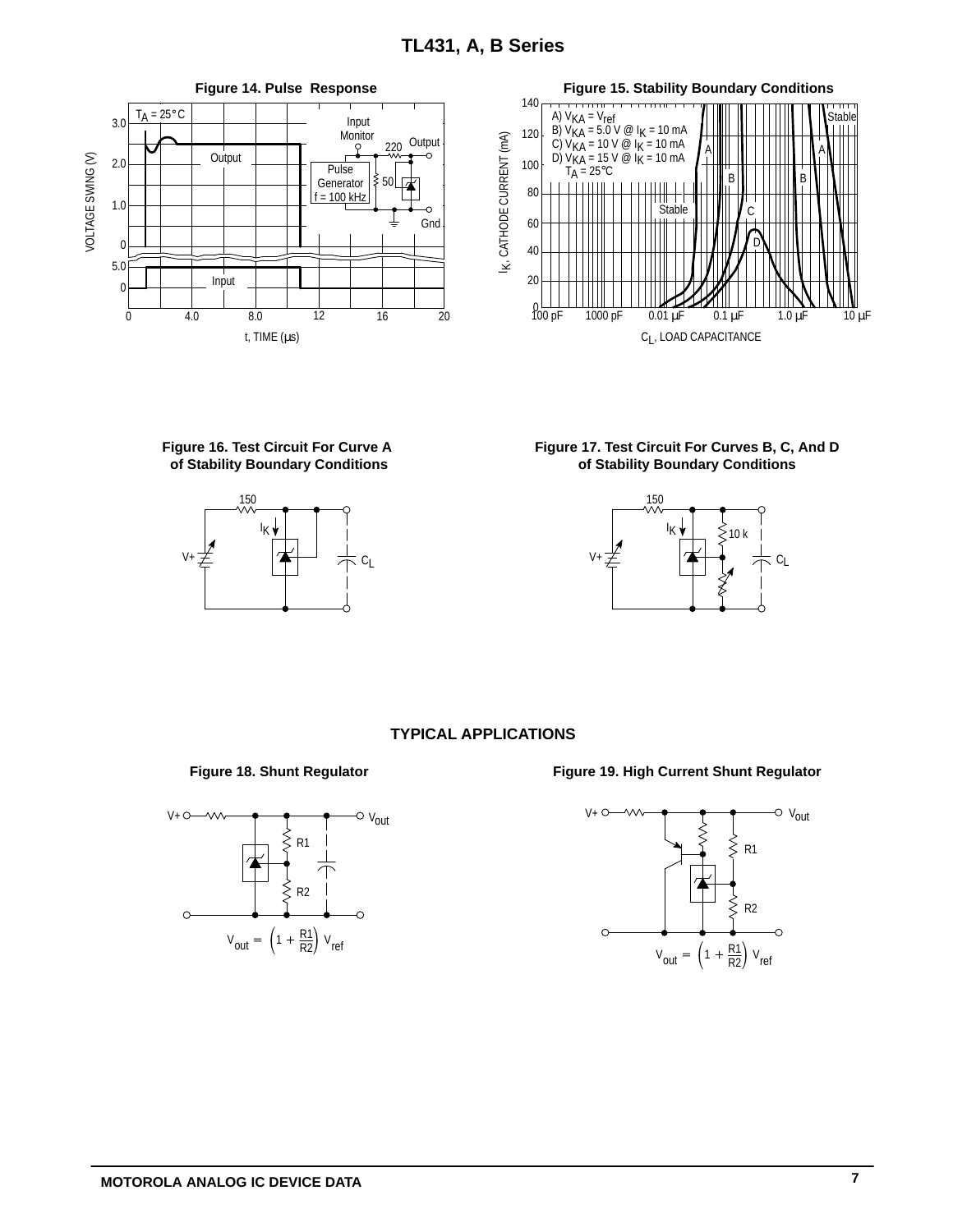### **Figure 20. Output Control for a Three–Terminal Fixed Regulator**



**Figure 21. Series Pass Regulator**



**Figure 22. Constant Current Source Figure 23. Constant Current Sink**







Figure 24. TRIAC Crowbar **Figure 25. SRC Crowbar** Figure 25. SRC Crowbar



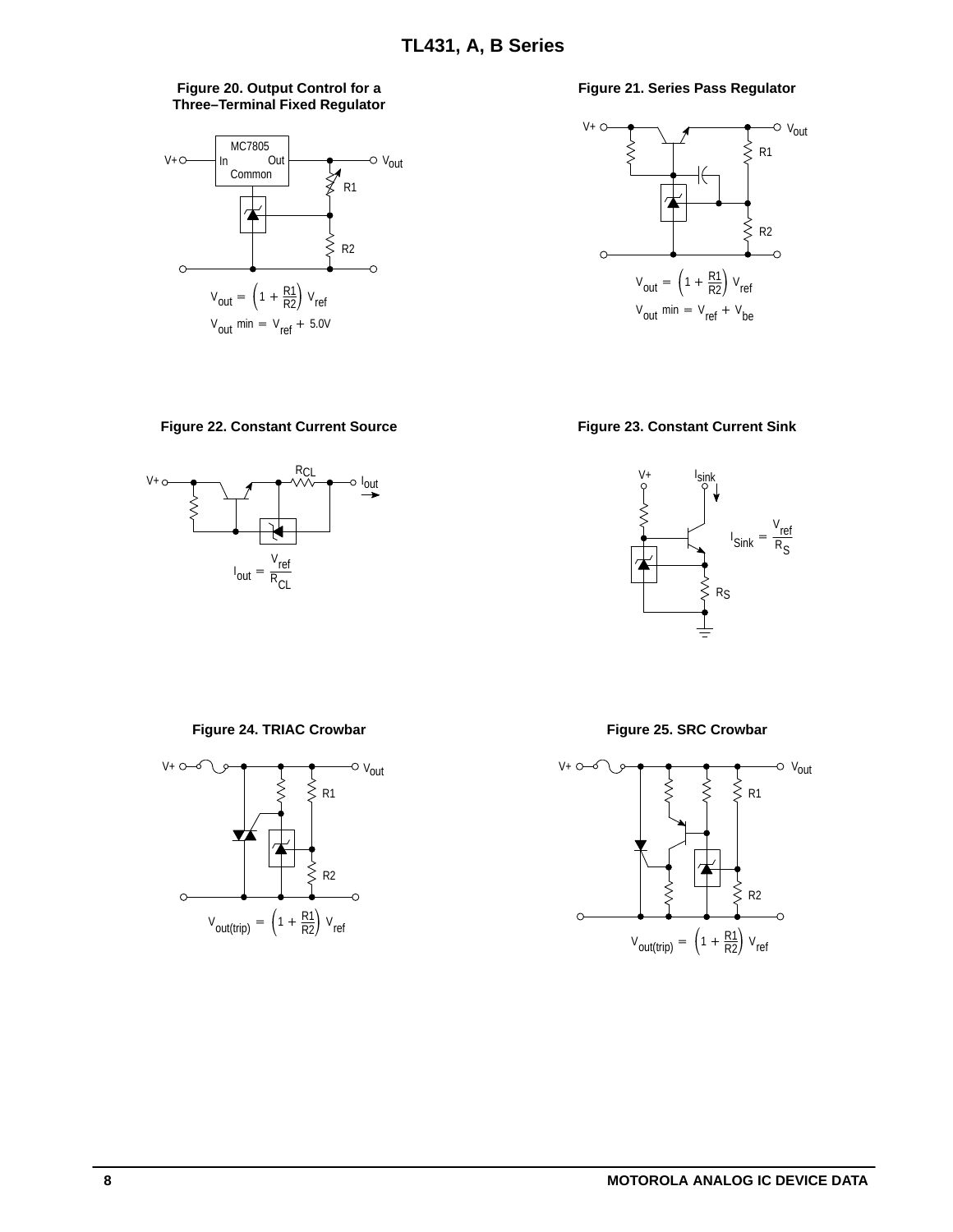









**Figure 28. Linear Ohmmeter Figure 29. Simple 400 mW Phono Amplifier**

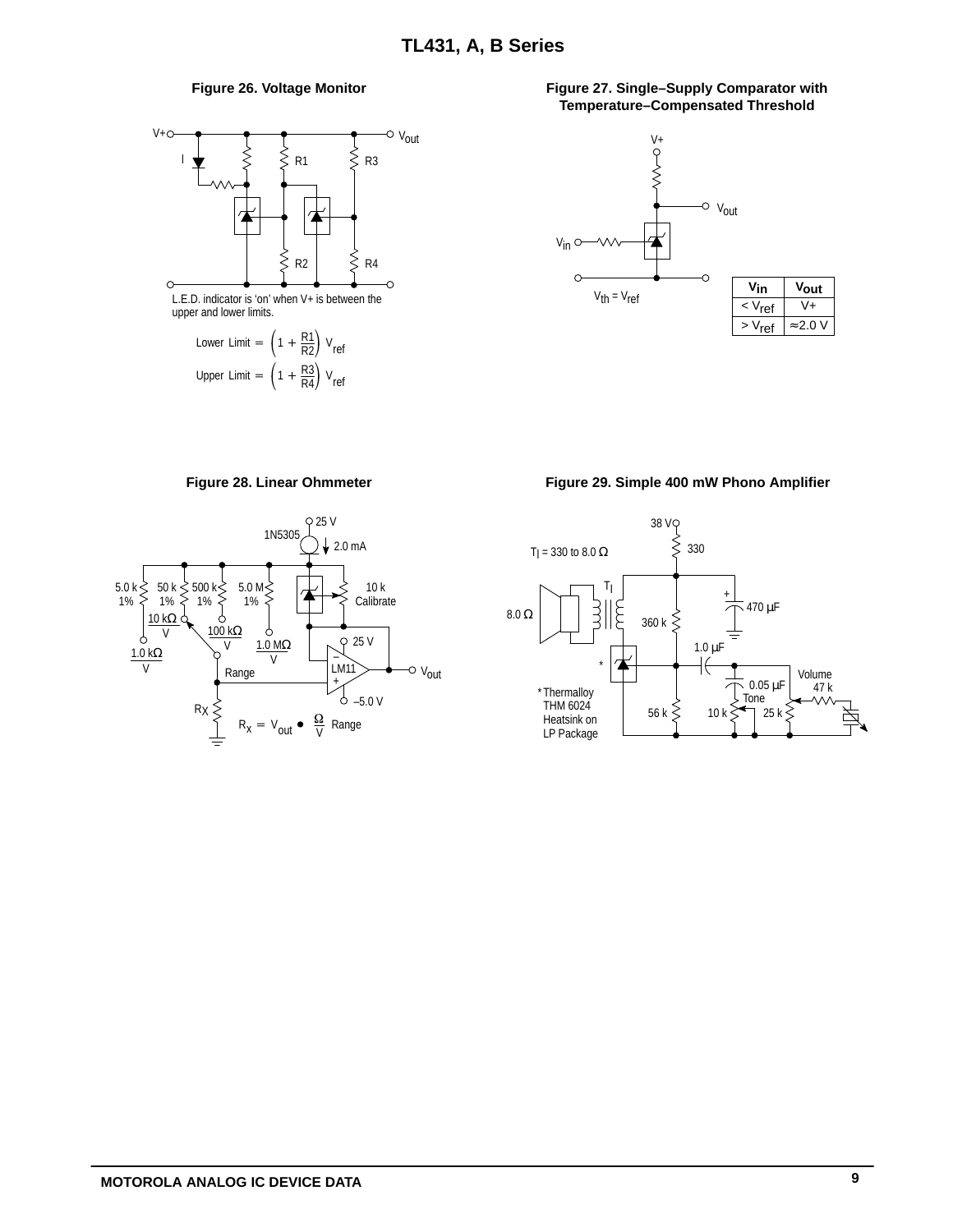### 150 µH @ 2.0 A  $V_{in}$  = 10 V to 20 V TIP115  $\overline{\overline{mn}}$  $\circ$  $V_{\text{out}}$  = 5.0 V l<sub>out</sub> = 1.0 A  $1.0 k$ <br>  $\sqrt{2}$ 4.7 k  $\leq$   $\leq$  4.7 k 1N5823 ↩  $\epsilon$ Ž 100 k MPSA20 0.01µF  $+\frac{1}{\sqrt{2}}$  2200 µF +  $4.7 k$ 470 µF $\frac{1}{\sqrt{1}}$ 体 0.1 µF  $\frac{1}{\sqrt{1}}$  $\begin{array}{c} 2.2 \text{ k} \end{array}$   $\begin{array}{c} 2 \end{array}$  10  $\leqslant$  51 k  $\circ$  $\overline{\circ}$

### **Figure 30. High Efficiency Step–Down Switching Converter**

| Test                 | <b>Conditions</b>                      | <b>Results</b>    |  |  |
|----------------------|----------------------------------------|-------------------|--|--|
| Line Regulation      | $V_{in}$ = 10 V to 20 V, $I_0$ = 1.0 A | 53 mV (1.1%)      |  |  |
| Load Regulation      | $V_{in}$ = 15 V, $I_0$ = 0 A to 1.0 A  | 25 mV (0.5%)      |  |  |
| <b>Output Ripple</b> | $V_{in}$ = 10 V, $I_{0}$ = 1.0 A       | 50 mVpp P.A.R.D.  |  |  |
| <b>Output Ripple</b> | $V_{in}$ = 20 V, $I_0$ = 1.0 A         | 100 mVpp P.A.R.D. |  |  |
| Efficiency           | $V_{in}$ = 15 V, $I_{0}$ = 1.0 A       | 82%               |  |  |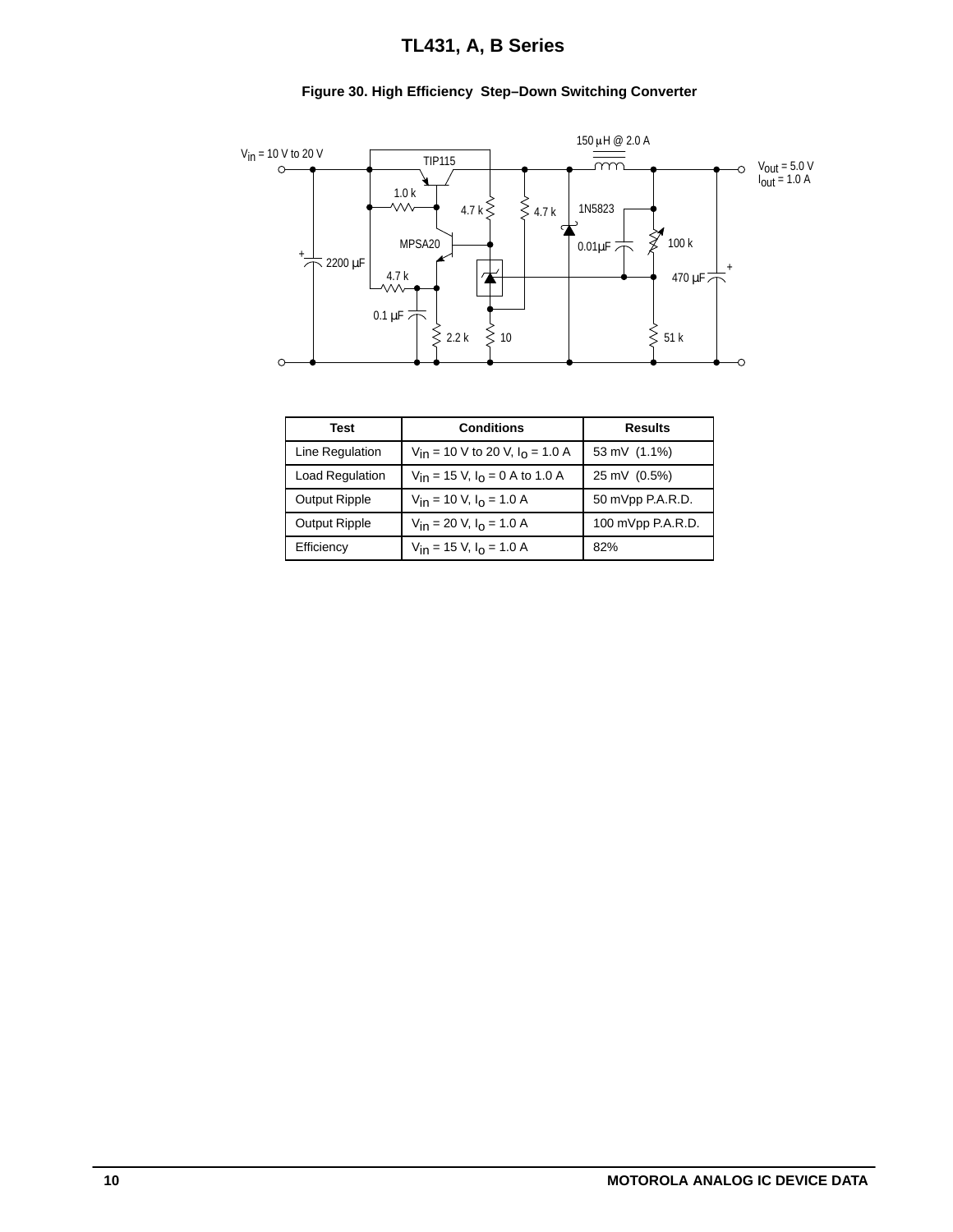### **TL431, A, B Series APPLICATIONS INFORMATION**

The TL431 is a programmable precision reference which is used in a variety of ways. It serves as a reference voltage in circuits where a non–standard reference voltage is needed. Other uses include feedback control for driving an optocoupler in power supplies, voltage monitor, constant current source, constant current sink and series pass regulator. In each of these applications, it is critical to maintain stability of the device at various operating currents and load capacitances. In some cases the circuit designer can estimate the stabilization capacitance from the stability boundary conditions curve provided in Figure 15. However, these typical curves only provide stability information at specific cathode voltages and at a specific load condition. Additional information is needed to determine the capacitance needed to optimize phase margin or allow for process variation.

A simplified model of the TL431 is shown in Figure 31. When tested for stability boundaries, the load resistance is 150  $\Omega$ . The model reference input consists of an input transistor and a dc emitter resistance connected to the device anode. A dependent current source, Gm, develops a current whose amplidute is determined by the difference between the 1.78 V internal reference voltage source and the input transistor emitter voltage. A portion of Gm flows through compensation capacitance, Cp2. The voltage across Cp2 drives the output dependent current source, Go, which is connected across the device cathode and anode.

Model component values are:

 $V_{ref}$  = 1.78 V  $Gm = 0.3 + 2.7 \exp(-I_C/26 \text{ mA})$ 

where  $I_C$  is the device cathode current and Gm is in mhos

Go =  $1.25$  ( $V_{CD}$ 2) µmhos.

Resistor and capacitor typical values are shown on the model. Process tolerances are ±20% for resistors, ±10% for capacitors, and ±40% for transconductances.

An examination of the device model reveals the location of circuit poles and zeroes:

$$
P1 = \frac{1}{2\pi R_{GM} C_{P1}} = \frac{1}{2\pi * 1.0 \text{ M} * 20 \text{ pF}} = 7.96 \text{ kHz}
$$

$$
P2 = \frac{1}{2\pi R_{P2}C_{P2}} = \frac{1}{2\pi * 10 \text{ M} * 0.265 \text{ pF}} = 60 \text{ kHz}
$$

$$
Z1 = \frac{1}{2\pi R_{Z1}C_{P1}} = \frac{1}{2\pi * 15.9 \text{ k} * 20 \text{ pF}} = 500 \text{ kHz}
$$

In addition, there is an external circuit pole defined by the load:

$$
P_L = \frac{1}{2\pi R_L C_L}
$$

Also, the transfer dc voltage gain of the TL431 is:

$$
G = G_{M}R_{GM}G_0R_L
$$

Example 1:

 $I_C = 10$  mA, R<sub>L</sub> = 230  $\Omega$ , C<sub>L</sub> = 0. Define the transfer gain.

The DC gain is:

$$
G = G_{\text{M}}R_{\text{GM}}\text{GoR}_{\text{L}} =
$$
  
(2.138)(1.0 M)(1.25  $\mu$ )(230) = 615 = 56 dB  
Loop gain = G  $\frac{8.25 \text{ k}}{8.25 \text{ k} + 15 \text{ k}} = 218 = 47 \text{ dB}$ 

The resulting transfer function Bode plot is shown in Figure 32. The asymptotic plot may be expressed as the following equation:

$$
Av = 615 \frac{\left(\frac{1 + jf}{500 \text{ kHz}}\right)}{\left(\frac{1 + jf}{8.0 \text{ kHz}}\right)\left(\frac{1 + jf}{60 \text{ kHz}}\right)}
$$

The Bode plot shows a unity gain crossover frequency of approximately 600 kHz. The phase margin, calculated from the equation, would be 55.9 degrees. This model matches the Open–Loop Bode Plot of Figure 12. The total loop would have a unity gain frequency of about 300 kHz with a phase margin of about 44 degrees.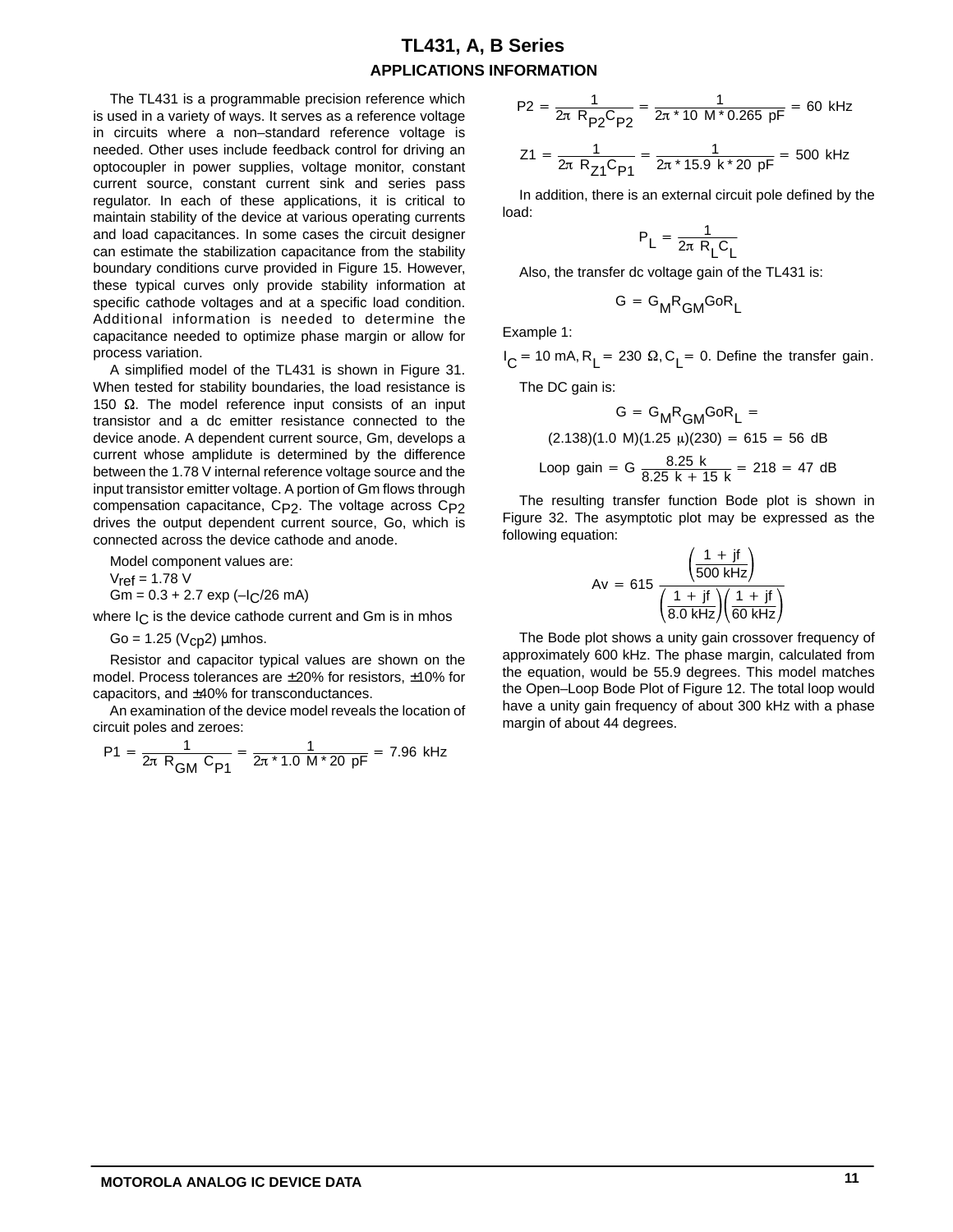**Figure 31. Simplified TL431 Device Model**



### **Figure 32. Example 1 Circuit Open Loop Gain Plot**



Example 2.

 $I_C = 7.5$  mA,  $R_L = 2.2$  k $\Omega$ ,  $C_L = 0.01$   $\mu$ F. Cathode tied to reference input pin. An examination of the data sheet stability boundary curve (Figure 15) shows that this value of load capacitance and cathode current is on the boundary. Define the transfer gain.

The DC gain is:

$$
G = G_{M}R_{GM}GoR_{L} =
$$

 $(2.323)(1.0 M)(1.25 \mu)(2200) = 6389 = 76 dB$ 

The resulting open loop Bode plot is shown in Figure 33. The asymptotic plot may be expressed as the following equation:

$$
Av = 615 \frac{\left(\frac{1 + jf}{500 \text{ kHz}}\right)}{\left(\frac{1 + jf}{8.0 \text{ kHz}}\right)\left(\frac{1 + jf}{60 \text{ kHz}}\right)\left(\frac{1 + jf}{7.2 \text{ kHz}}\right)}
$$

Note that the transfer function now has an extra pole formed by the load capacitance and load resistance.

Note that the crossover frequency in this case is about 250 kHz, having a phase margin of about –46 degrees. Therefore, instability of this circuit is likely.

**Figure 33. Example 2**



With three poles, this system is unstable. The only hope for stabilizing this circuit is to add a zero. However, that can only be done by adding a series resistance to the output capacitance, which will reduce its effectiveness as a noise filter. Therefore, practically, in reference voltage applications, the best solution appears to be to use a smaller value of capacitance in low noise applications or a very large value to provide noise filtering and a dominant pole rolloff of the system.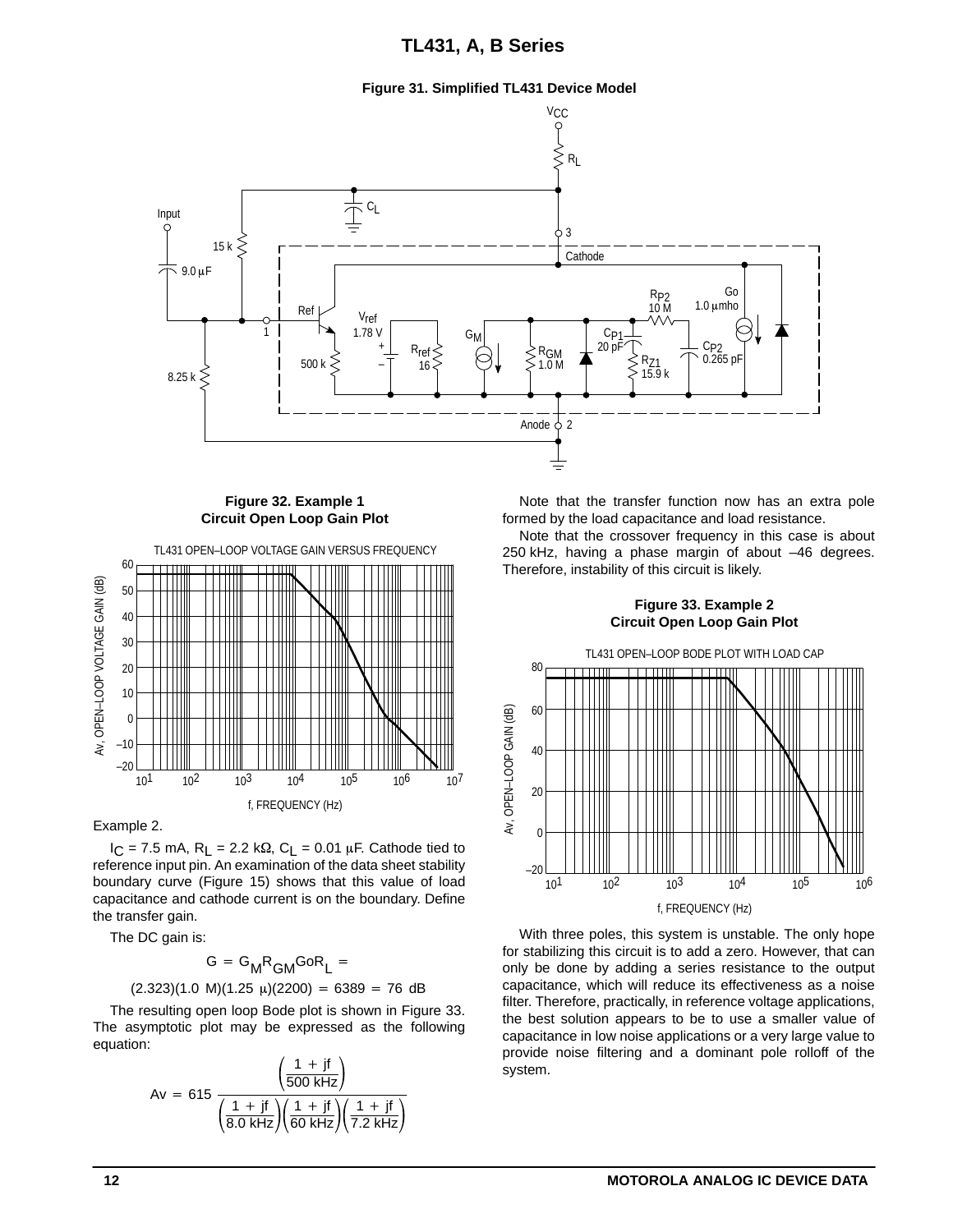### **OUTLINE DIMENSIONS**

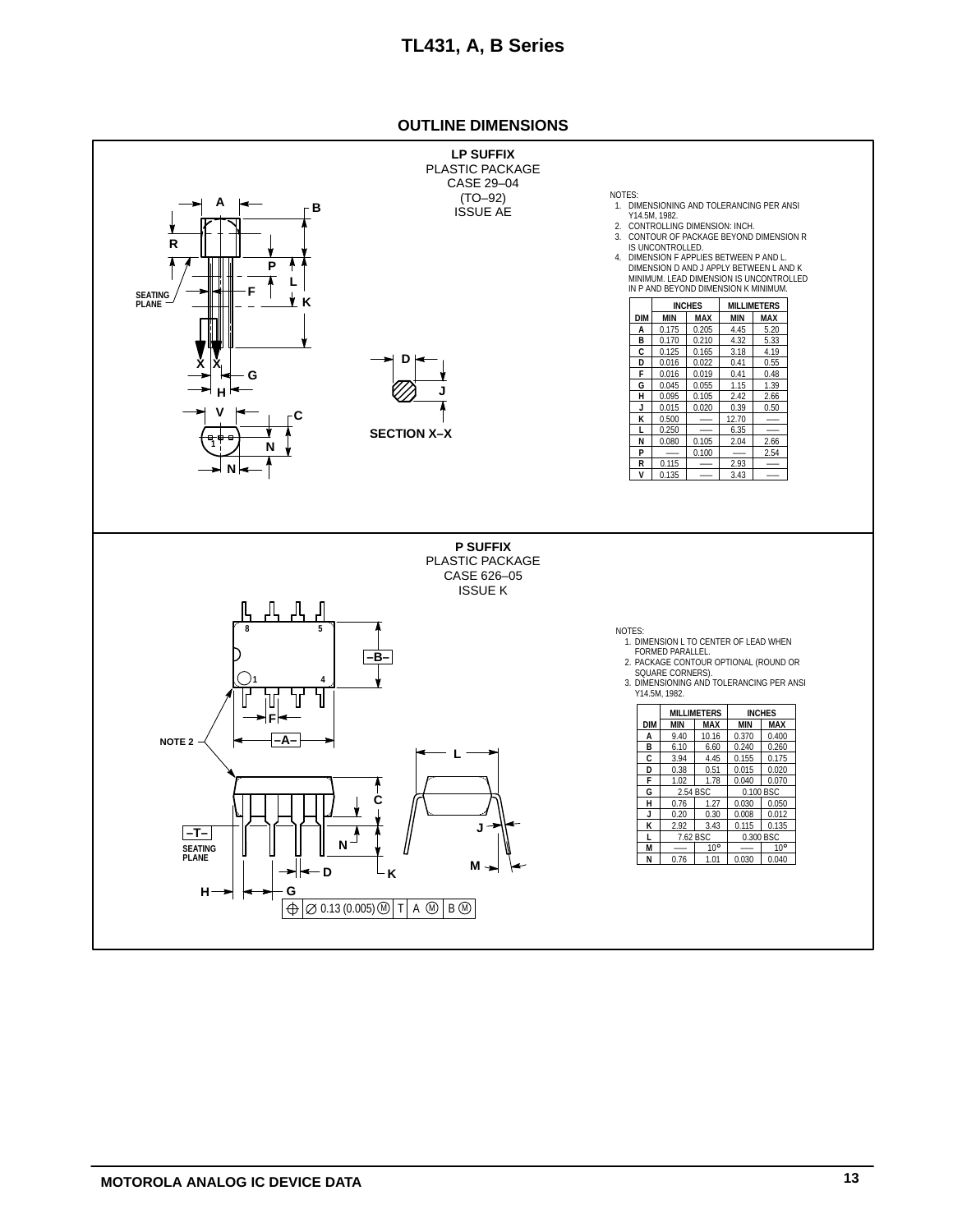### **OUTLINE DIMENSIONS**

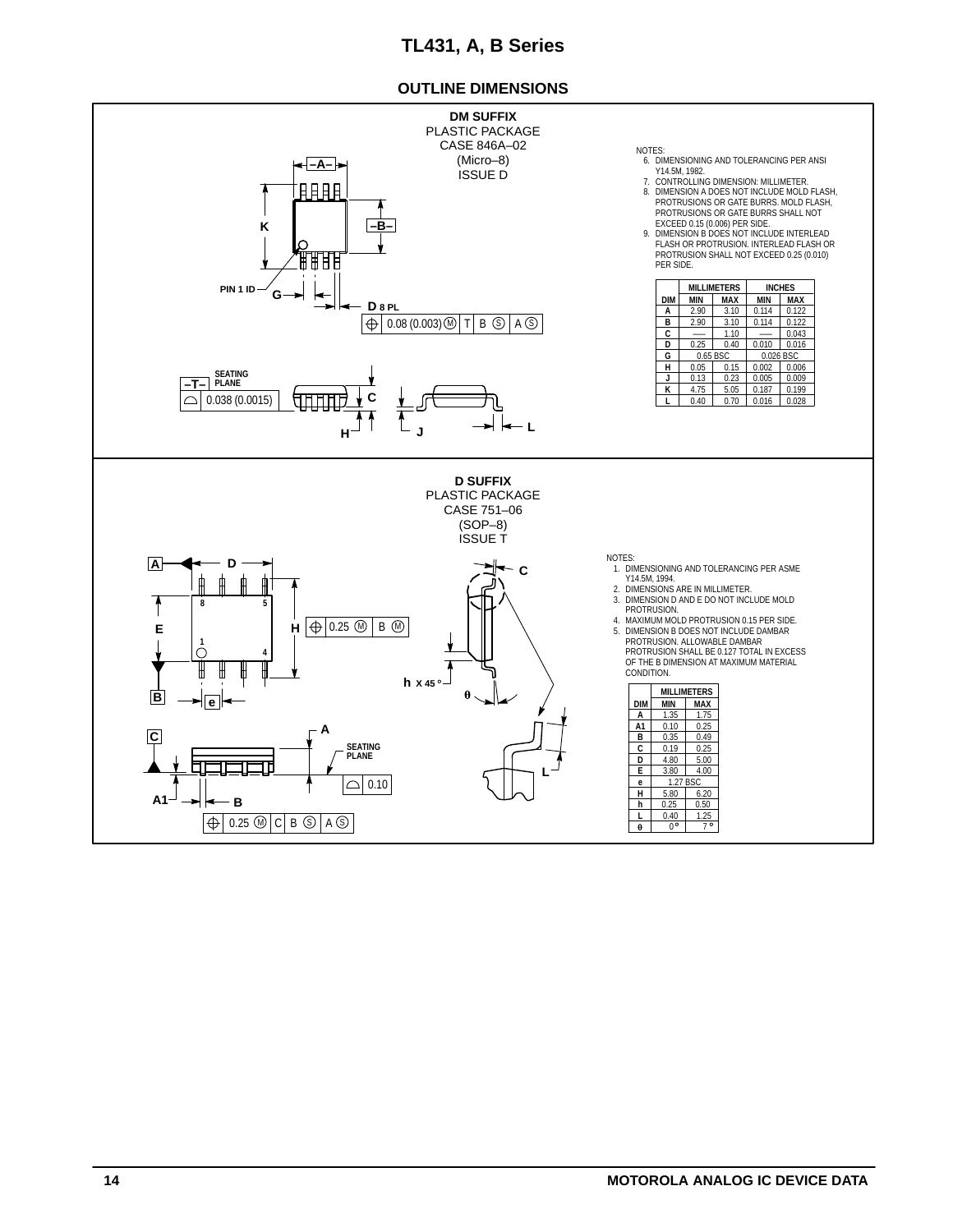Motorola reserves the right to make changes without further notice to any products herein. Motorola makes no warranty, representation or guarantee regarding the suitability of its products for any particular purpose, nor does Motorola assume any liability arising out of the application or use of any product or circuit, and specifically disclaims any and all liability, including without limitation consequential or incidental damages. "Typical" parameters which may be provided in Motorola data sheets and/or specifications can and do vary in different applications and actual performance may vary over time. All operating parameters, including "Typicals" must be validated for each customer application by customer's technical experts. Motorola does not convey any license under its patent rights nor the rights of others. Motorola products are not designed, intended, or authorized for use as components in systems intended for surgical implant into the body, or other applications intended to support or sustain life, or for any other application in which the failure of the Motorola product could create a situation where personal injury or death may occur. Should Buyer purchase or use Motorola products for any such unintended or unauthorized application, Buyer shall indemnify and hold Motorola and its officers, employees, subsidiaries, affiliates, and distributors harmless against all claims, costs, damages, and expenses, and reasonable attorney fees<br>arising out of, directly or indirectly, any claim of personal Motorola was negligent regarding the design or manufacture of the part. Motorola and  $\bigotimes$  are registered trademarks of Motorola, Inc. Motorola, Inc. is an Equal Opportunity/Affirmative Action Employer.